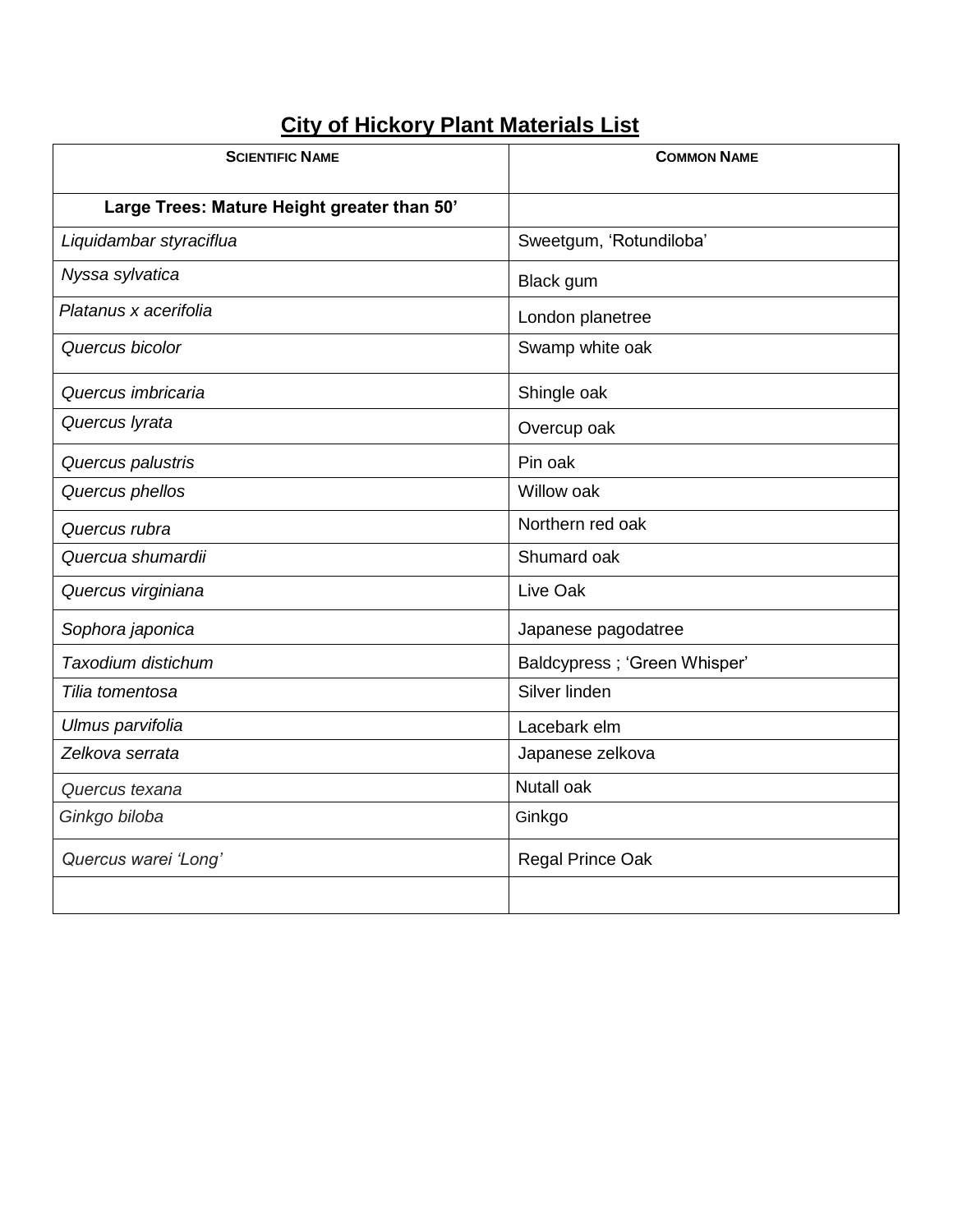| <b>SCIENTIFIC NAME</b>                                           | <b>COMMON NAME</b>                                      |
|------------------------------------------------------------------|---------------------------------------------------------|
| Medium Trees: Mature Height 35'-50'                              |                                                         |
| Acer rubrum                                                      | Red maple; 'Armstrong'                                  |
| Acer x freemanii                                                 | 'Autumn Blaze'                                          |
| Carpinus betulus                                                 | European hornbeam                                       |
| Carpinus caroliniana                                             | American hornbeam                                       |
| Prunus sargentii                                                 | Sargent cherry                                          |
|                                                                  |                                                         |
| <b>Small Trees: Suitable height for planting under utilities</b> |                                                         |
| Amelanchier arborea                                              | Serviceberry                                            |
| Cercis Canadensis                                                | eastern redbud; 'Forest Pansy'; 'Covey'                 |
| Chionanthus retusus                                              | Chinese fringetree                                      |
| Cornus kousa                                                     | Kousa dogwood                                           |
| Cornus florida                                                   | 'Cherokee Princess'                                     |
| Crataegus viridis                                                | Green hawthorn                                          |
| Lagerstromia spp.                                                | Crape myrtle; 'Dynamite Red'                            |
| Malus spp.                                                       | Flowering crabapple                                     |
| Pistacia chinensis                                               | Chinese pistache                                        |
| Prunus caroliniana                                               | Carolina cherry laurel                                  |
| Prunus x snofozam                                                | 'Snow Fountain'                                         |
| Prunus subhirtella                                               | 'Pendula Flora Plena'                                   |
| Syringa reticulata                                               | Japanese lilac tree                                     |
| Chionanthus retusus                                              | Chinese fringe tree; 'Tokyo Tower'                      |
| Magnolia grandiflora / stellata                                  | 'Alta'; 'Little Gem'; 'Southern Charm'; 'Royal<br>Star' |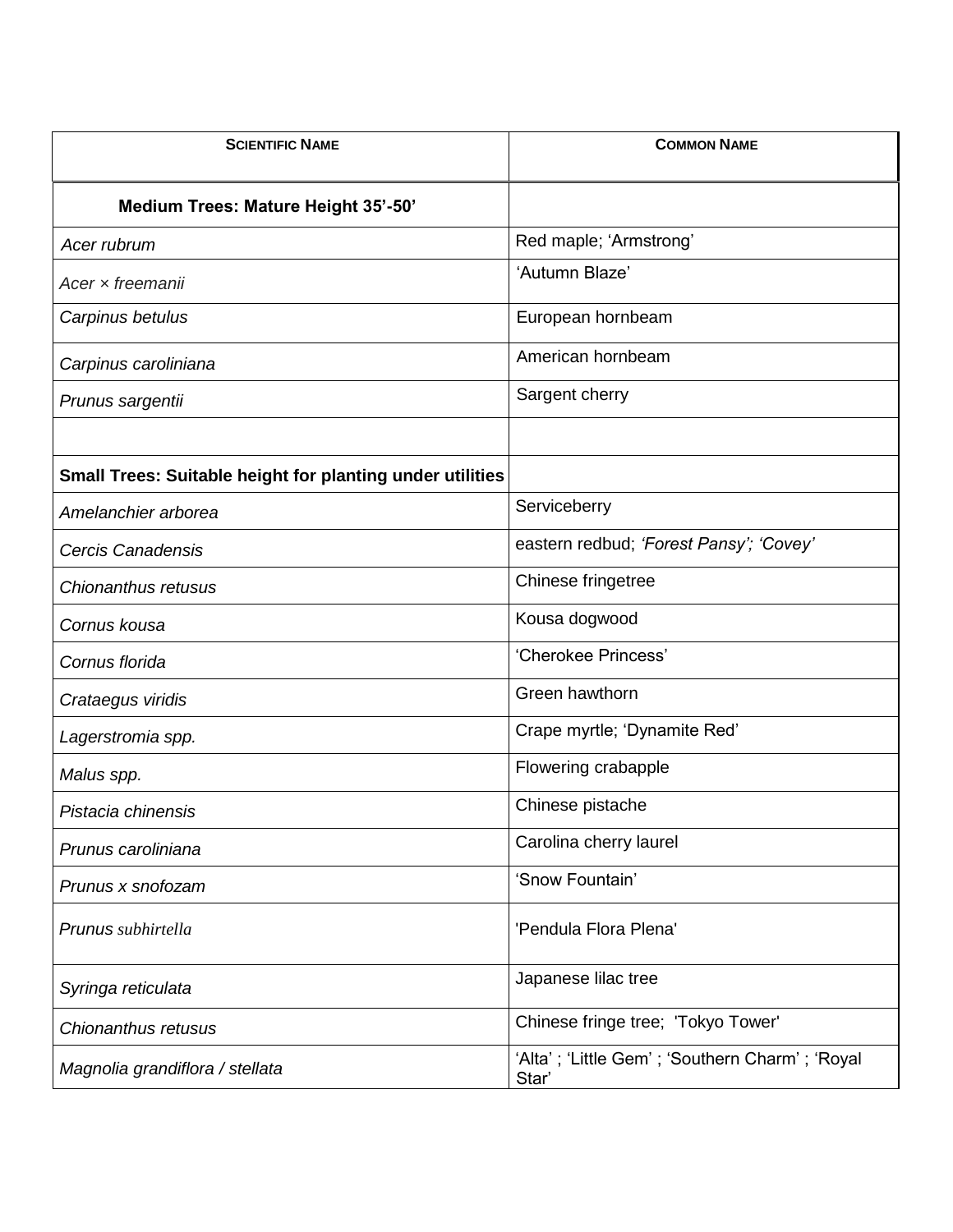| <b>Shrubs / Perennials / Grasses</b> | <b>COMMON NAME/ Cultivars/Varieties</b>                                     |
|--------------------------------------|-----------------------------------------------------------------------------|
|                                      |                                                                             |
| Aucuba                               | 'Hosoba Hoshifu'                                                            |
| Azalea                               | 'Autumn Carnation'; 'Autumn Embers'                                         |
| <b>Berberis</b>                      | 'Orange Rocket'                                                             |
| <b>Buxus</b>                         | 'Green Mountain' ; 'Golden Dream'                                           |
| Camellia japonica                    | 'Professor Sargent'                                                         |
| Camellia sasanqua                    | 'Yuletide'; 'October Magic Orchid'                                          |
| Chamaecyparis                        | 'Lemon Gold'; 'Vintage Gold'                                                |
| Cotoneaster                          | 'Scarlet Leader'                                                            |
| Cryptomeria                          | 'Globosa Nana'                                                              |
| <b>Distylium</b>                     | 'Vintage Jade'                                                              |
| llex                                 | 'Whoa Nellie' 'Sky Pencil'                                                  |
| llex                                 | 'Soft Touch'                                                                |
| <b>Illicium</b>                      | 'Florida Sunshine'                                                          |
| Loropetalum                          | 'Cerise Charm'; 'Garnet Fire'                                               |
| Osmanthus                            | 'Goshiki'; 'Party Lights'                                                   |
| Prunus laurocerasus                  | 'Otto Luyken'                                                               |
| Rosa                                 | 'Peppermint Pop'; 'Coral Drift'                                             |
| Thuja                                | 'Degroots Spire'; 'Emerald Green'; 'Fire Chief'<br>'Hetz Midget' ; 'Morgan' |
| Vaccinium                            | 'Rosa's Blush'                                                              |
| Achillea                             | 'Paprika'                                                                   |
| Hemerocallis                         | 'Stella D' Oro'                                                             |
| Heuchera                             | 'Frosted Violet'; 'Silver Scrolls'                                          |
| Hosta                                | 'Stained Glass'                                                             |
| Liriope                              | 'Variegata'                                                                 |
|                                      |                                                                             |